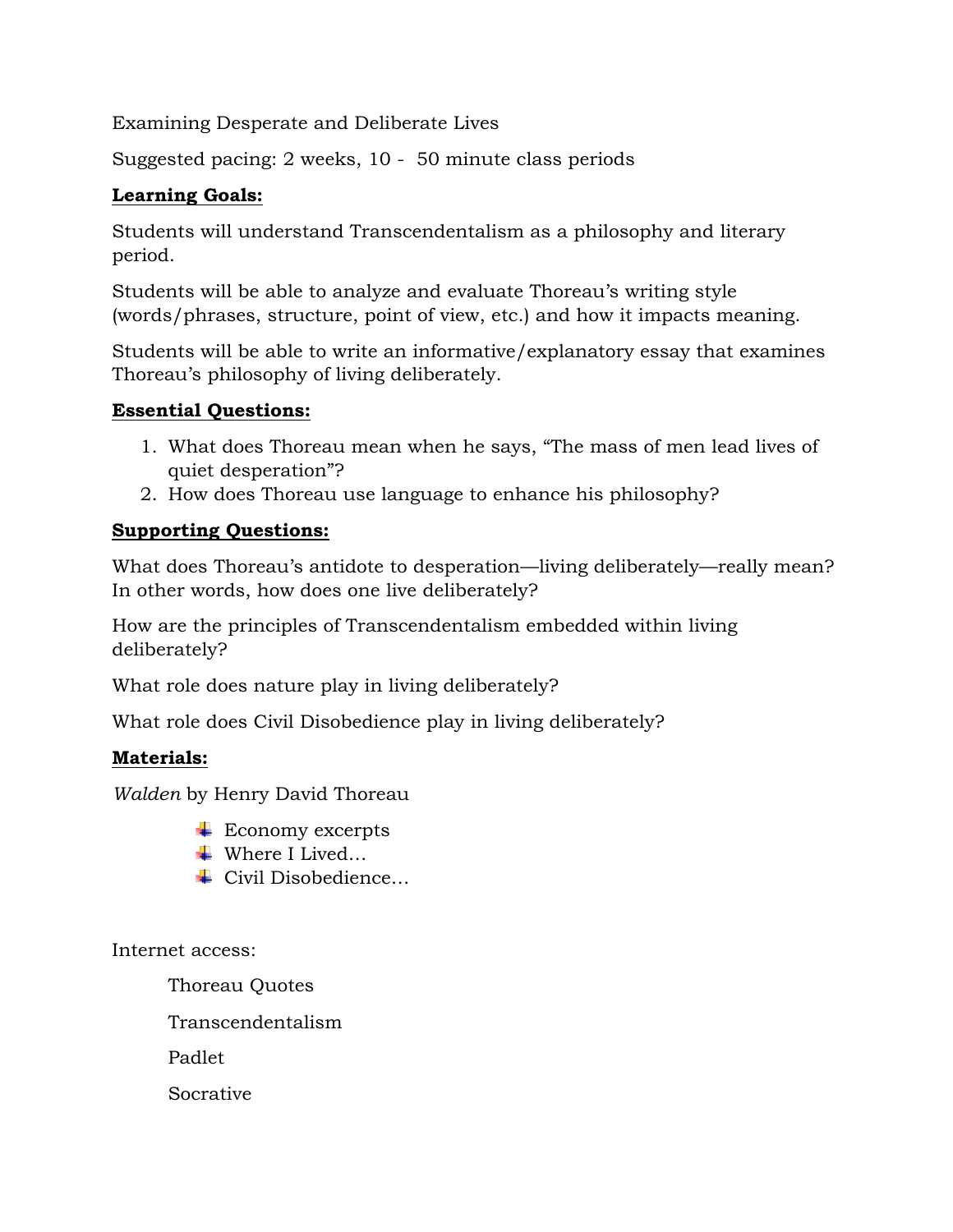Lexington/Concord Brochures/Ads

#### **Lesson Progression:**

- 1. 2 days Context: Transcendentalism & Concord
	- a. Transcendentalism Students define Transcendentalism creating a [concept map](https://www.pinterest.com/pin/13862711326066002/) by visiting<http://www.ushistory.org/us/26f.asp>
	- b. Concord/Place: In order to understand and generate interest in Thoreau, students read a variety of texts from Concord: Concord museum ad, Emerson's house ad, Thoreau Farm ad, Minute Man Park flyer, Robbins House Ad, Historic Concord Map, Concord Village Photos, Lexington advertisements, etc.

### **Assess:** Concept Map

- c. Students discuss Thoreau's Concord being sure to capture the following:
	- i. What role did Thoreau's beloved Concord play in American History?
	- ii. Who were some of Thoreau's neighbors?
	- iii. How might living in a place like Concord have influenced its 19th century residents?

**Assess:** Exit Slip with above questions

- d. Students read collection of [quotes](https://www.goodreads.com/work/quotes/2361393-walden-or-life-in-the-woods) and begin to characterize Thoreau through discussion and reflection by considering the following:
	- i. What do you notice about Thoreau's writing style? (aphorism, parallelism, metaphor)
	- ii. What are some of the themes T discusses? Why do you think he chooses these themes?
	- iii. What is T's attitude toward his themes?
	- iv. What are his dominant values?
- e. To further their initial understanding of Thoreau, students watch: <https://www.youtube.com/watch?v=JhP7PKoRmmY>

**Assess**: Mini Poster with graphic representation, 3 significant quotations, analysis of themes and writing style (analysis skills scaffolded earlier in quarter).

**HW**: On going for 10 days Nature/place journal – notice details of surroundings write one page per day.

2. 1 day - Discuss definition of Desperate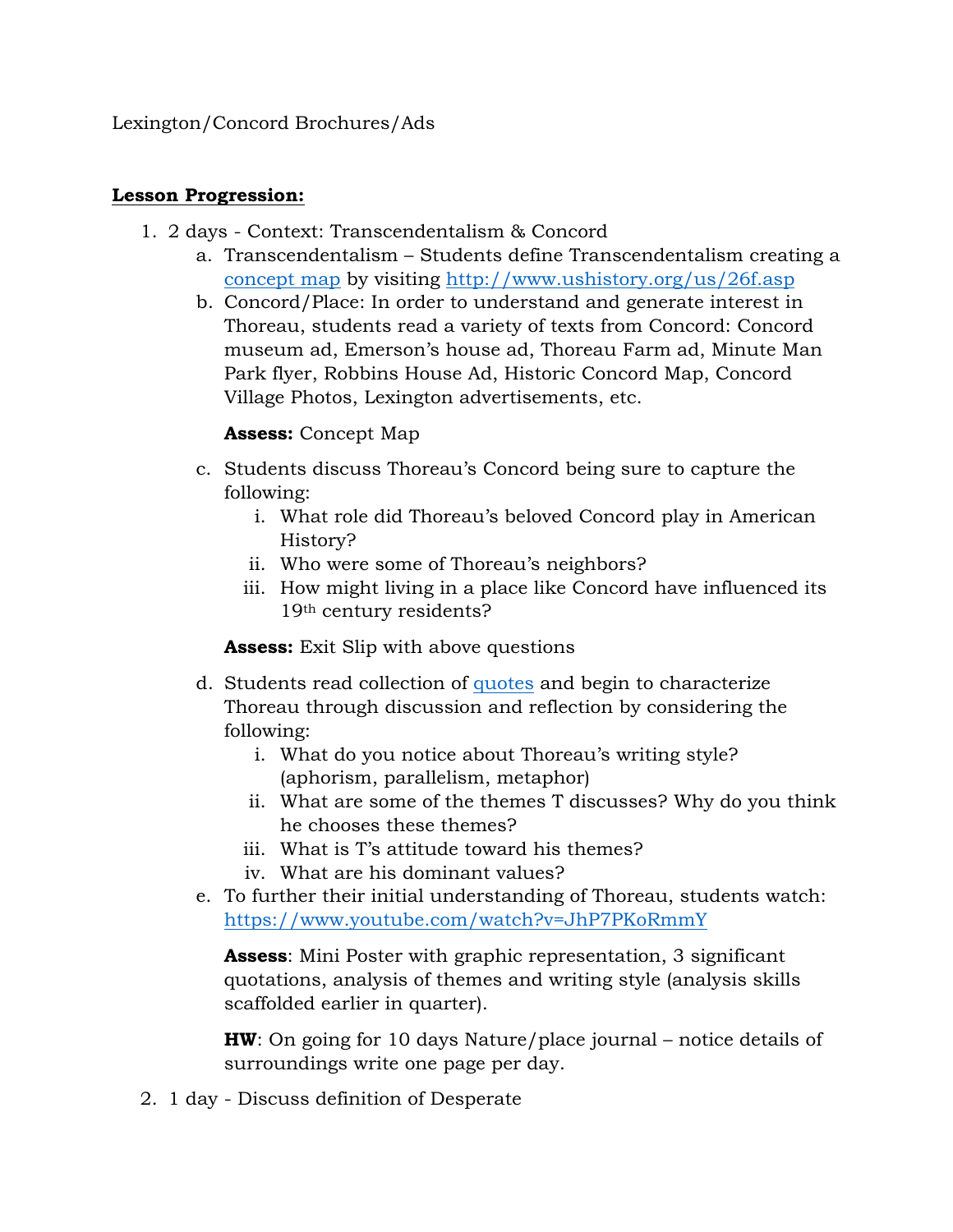- a. Think, pair, share student definitions for desperate, i.e. What does it mean to be desperate or act desperately?
- b. Divide quote below by sentence. Distribute one sentence to 5 groups. Groups discuss where there sentence would fall in a five sentence paragraph and why.
- c. Project entire quote below while groups discuss and share content of assigned sentence considering the following: key words, imagery, syntax.
	- *1.) The mass of men lead lives of quiet desperation. 2.) What is called resignation is confirmed desperation. 3.) From the desperate city you go into the desperate country, and have to console yourself with the bravery of minks and muskrats. 4.) A stereotyped but unconscious despair is concealed even under what are called the games and amusements of mankind. 5.) There is no play in them, for this comes after work.*

### **Assess**: Written response:

In a formal paragraph, explain Thoreau's claim that "[t]he mass of men lead lives of quiet desperation." What does he mean?

## **Be sure to:**

- $\checkmark$  Include introductory and concluding sentences
- $\checkmark$  Cite evidence from text
- $\checkmark$  Use proper grammar, usage, mechanics including punctuating quotations.
- 3. 1 day Discuss and define Living Deliberately
	- a. How do you spend your time? Have students clock a typical day. What does their "daily schedule" suggest about their values? Use [Padlet](https://padlet.com/) to display.
	- b. Define Deliberate with Laura Walls lecture i.e. liberty, libre, liberal.
	- c. Read "Where I Lived and What I Lived For"
		- i. Read first paragraph together and discussing language and themes creating a Double-Entry Journal with focus on what is means to "live deliberately" in preparation for digital Socratic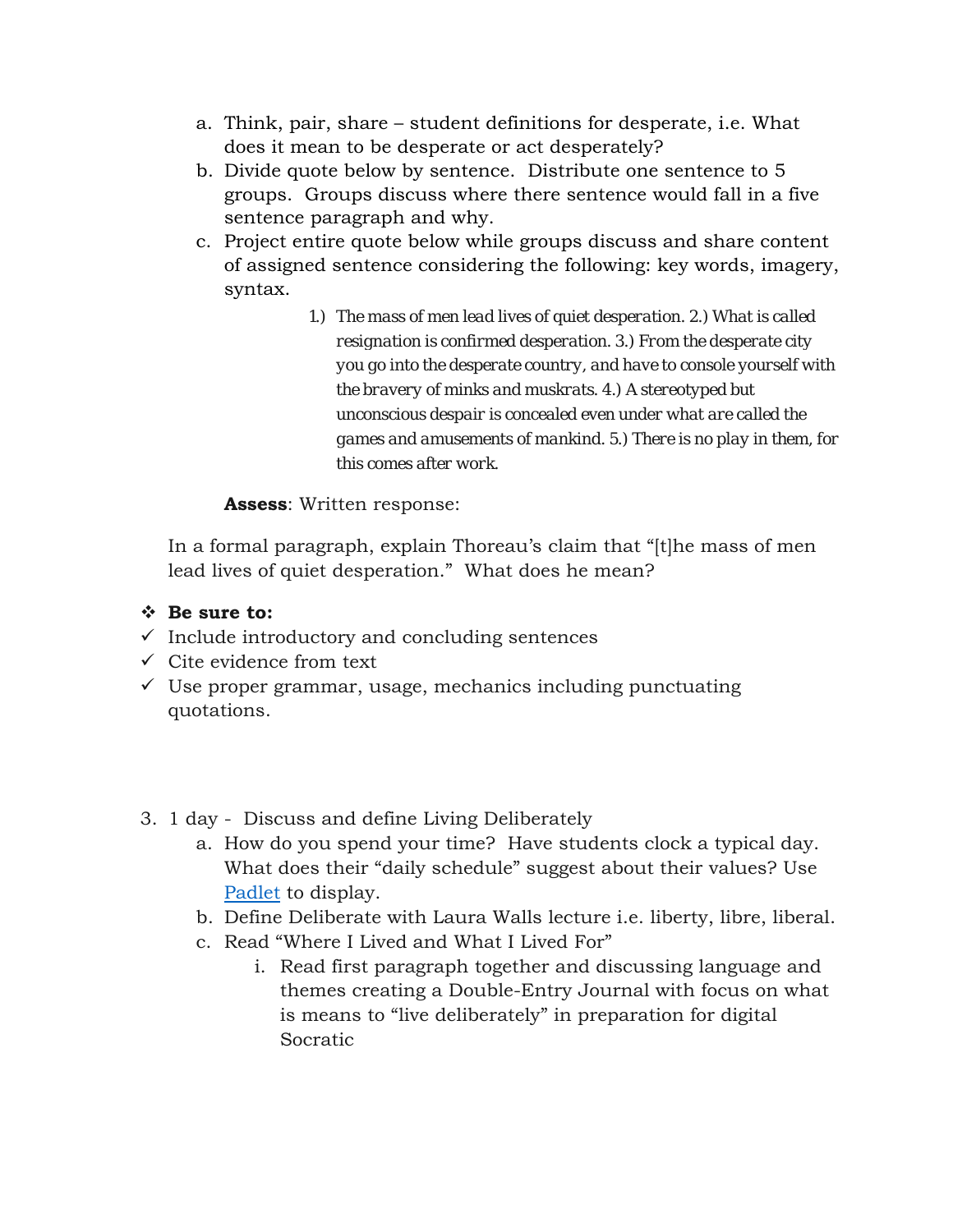#### **Assess: connection to theme and depth of analysis**

| Page # | Significant Quotation/Text | Interpretation/Analysis |
|--------|----------------------------|-------------------------|
|        |                            |                         |

4. 1 day - Socrative Discussion on "Where I Lived and What I Lived For" question.

**Assess**: Writing Prompt

How does Thoreau suggest that one live deliberately?

What role does nature play in living deliberately?

Use **Be Sure To** criteria above

- 5. 3 Days "Civil Disobedience"
	- a. Double-entry journal
	- b. Discussion on structure and style
	- c. Discussion of argument and connection to living deliberately.
	- d. Possible skype with Jeffrey S. Cramer to answer remaining questions.

**Assess:** Double-entry journal and/or discussion

6. 2 Days – Essay

In a well-developed essay, Introduce and explain Thoreau's philosophy of desperate v. deliberate living.

**Assess:** [Expository Essay Rubric](http://www.schoolimprovement.com/docs/Common%20Core%20Rubrics_Gr11-12.pdf)